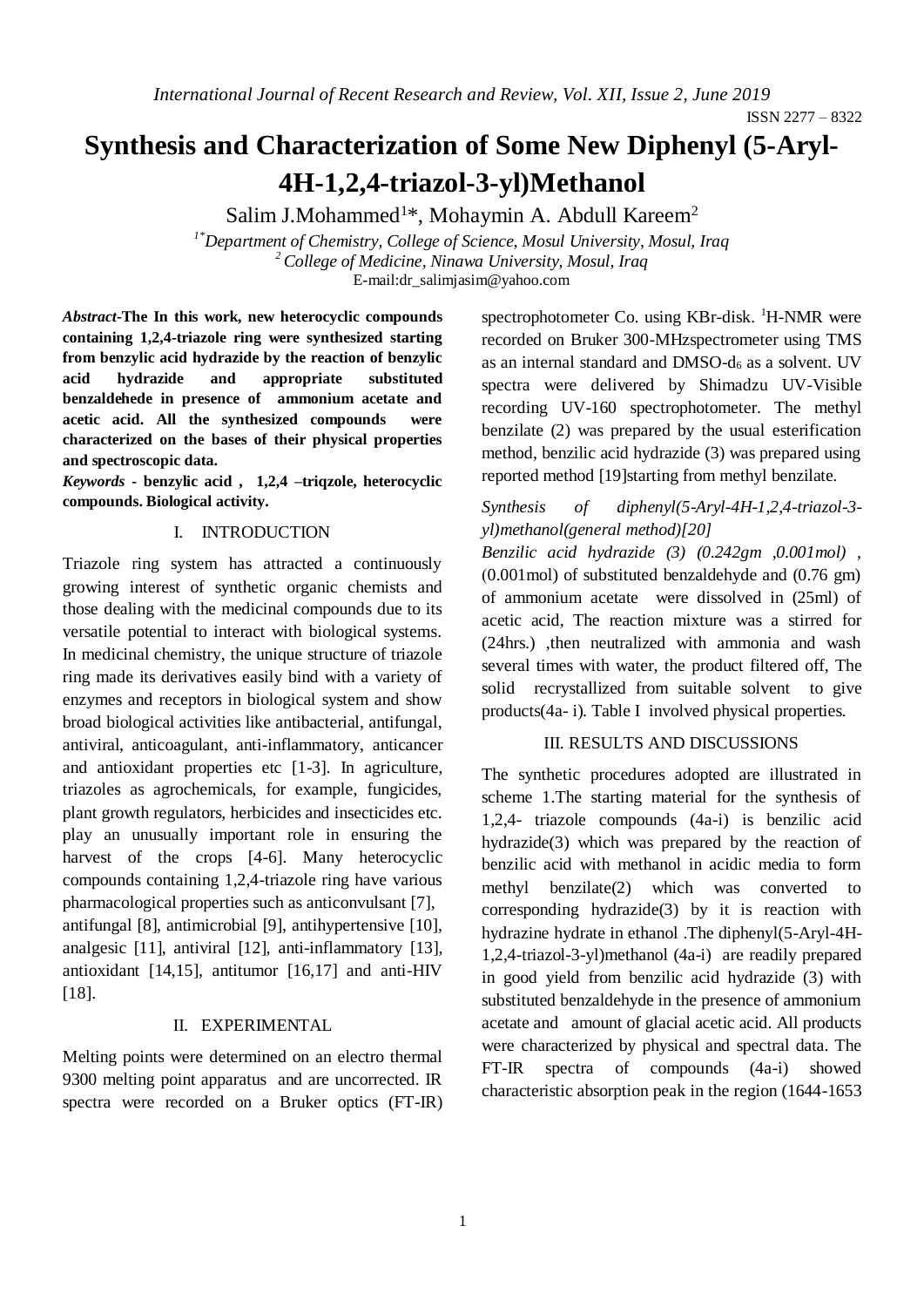$\text{cm}^{-1}$ ) stretching for (C=N) group, the new peaks which appeared at in the region  $(3054-3180 \text{ cm}^{-1})$  which is attributed to the (ArCH)group, while the absorption peaks for (OH)group appeared at the region (3298-  $3344 \text{ cm}^{-1}$ ) and FT-IR spectrum showed sharp peaks at the region  $(3223-3248 \text{ cm}^{-1})$  due to (NH) group for compounds (4a-i) Some spectral data are listed in table II. The  ${}^{1}$ H- NMR spectrum showed the following bands. Compound(4a,):  ${}^{1}H$  NMR (DMSO-d<sub>6</sub>) ,300MHz): showed significant peaks as the following 6.73(s,1H,OH),6.73-6.92(m,4H,ArH),7.29-7.37(m, 5H, ArH),7.43-7.48(m, 5H, ArH, substituted phenyl  $),11.15(s,1H,NH)$ .Also, Compound(4b):<sup>1</sup>H-NMR( CDCl3,300MHZ3.85(s,1H,OCH3),6.81(s,1H,OH),6.76- 7.12(m ,4H ,ArH),7.25-7.38(m, 5H, ArH),7.75-8.06 (m, 4H, ArH, substituted phenyl),11.13(s, 1H,NH).While compound(4d) 1H NMR (CDCl<sup>3</sup> ,300MHz): showed significant peaks as the following6.81(s,1H,OH),7.13-7.22(m ,4H ,ArH),7.33- 7.41(m, 5H, ArH),7.43-8.14(m, 4H, ArH, substituted phenyl ),11.15(s, 1H,NH). .Finally compound (4h) showed significant peaks as the following3.28(s,6H,2CH3),7.01(s,1H,OH),7.28- 7.38(m,5H,ArH),7.42-7.67(m,4H,ArH substituted

phenyl),11.51(1H,NH). In addition, the UV spectra of substituted 1,2,4-triazole (4a-i) Shows in chloroform as solvent intense maxima at (329-379 nm) which belonged to  $(\pi - \pi^*)$  and  $(n-\pi^*)$  transition,

### IV. CONCLUSION

We have reported an efficient, convenient, and rapid synthesis of diphenyl(5-Aryl-4H-1,2,4-triazol-3 yl)methanol derivatives in excellent yield by making use of synthesized starting from benzylic acid hydrazide by the reaction of benzylic acid hydrazide and appropriate substituted benzaldehyde in presence of ammonium acetate and acetic acid.

#### V . REFERENCES

- [1] Zhou, C.H.; Wang, Y. ,(2012) Curr. Med. Chem., 19, 239-280.
- [2] Petrikkos, G.; Skiada, A. ,(2007) Inter. J. Antimicrob. Agents, 30, 108-117.
- [3] Peng, X.M.; Cai, G.X.; Zhou, C.H. .(2013). Med. Chem.,, 13, 1963-2010.
- [4] Zhu, Y.H.; Wang, Z.R.; Li, B.Q. Encyclopedia of Agricultural Chemicals, 1st ed.; Three Gorges Press: Beijing, 2006(in Chinese).
- [5] Cao, X.F.; Chen, C.S.; Lu, W.C.; Ke, S.Y. ,(2011), Biochem. Physiol., 99, 189-193.
- [6] Tennefy, A.B. Pesticide Research Trends, 14th ed.; Nova Science Publishers: New York, 2008.
- [7] Chen, J., Sun, X. Y., Chai, K. Y., Lee, J. S.,Song, M. S.,Quan, Z. S.,(2015), Bioorg. Med. Chem.,15,6775
- [8] Zhao, Q. J., Song, Y., Hu, H. G., Yu, S. C., Wu, Q. Y.,(2007)Chinese Chem. Lett.,2007, 18, 670-672.
- [9] Gumrukcuoglu, N., Serdar, M., Celik, E., Sevim, A., Demirbas, N.,(2007),Turk. J. Chem., 31, 335-348.
- [10] Emilsson, H., Selander, H.,(1983) Acta Pharm. Suec., 20, 341-348.
- [11] Clemence, F., Joliveau-Maushart, C., Meier, J., Cerede, J., Delevallee,F., Benzoni, J., Deraedt, R.,(1985), Eur. J. Med. Chem., 20, 257-266.
- [12] Invidiata, F. P., Furno, G., Simoni, D., Lampronti, I., Musiu, C., Milia,C., Scintu, F., La Colla, P,(1997), Farmaco, 52, 259-261.
- [13] Turan-Zitouni, G., Kaplancikli, Z. A., Ozdemir, A., Chevallet, P.,Kandilci, H. B., Gumusel, B.,(2007), Arch. Pharm. (Weinheim), 340, 586-590.
- [14] Bekircan, O., Kucuk, M., Kahveci, B., Kolaylı, S.,(2005)Arch. Pharm. Chem. LifeSci., 338, 365-372.
- [15] Bekircan, O., Ozen, T., Gumrukcuoglu, N., Bektas, H.,(2008) Z. Naturforsch., 63b, 548-554.
- [16] Holla, B. S., Veerendra, B., Shivananda, M. K., Boja, P.,(2003) Eur. J. Med. Chem., 2003, 38, 759-767.
- [17] Bekircan, O., Kahveci, B., Kucuk, M.,(2006), Turk. J. Chem., 30, 29-40.
- [18] Akhtar, T., Hameed, S., Al-Masoudi, N. A., Khan, K. M,(2007),Heteroatom Chem., 18, 316-322.
- [19] Salim J. Mohammed, Fatin G. Zuhair(2017),Open Access Journal of Chemistry,1(1),1-5.
- [20] Hanumanagoud H. , K. M. Basavaraja (2012),J. of Chemical and Pharma. Research,4(12):5165-5171